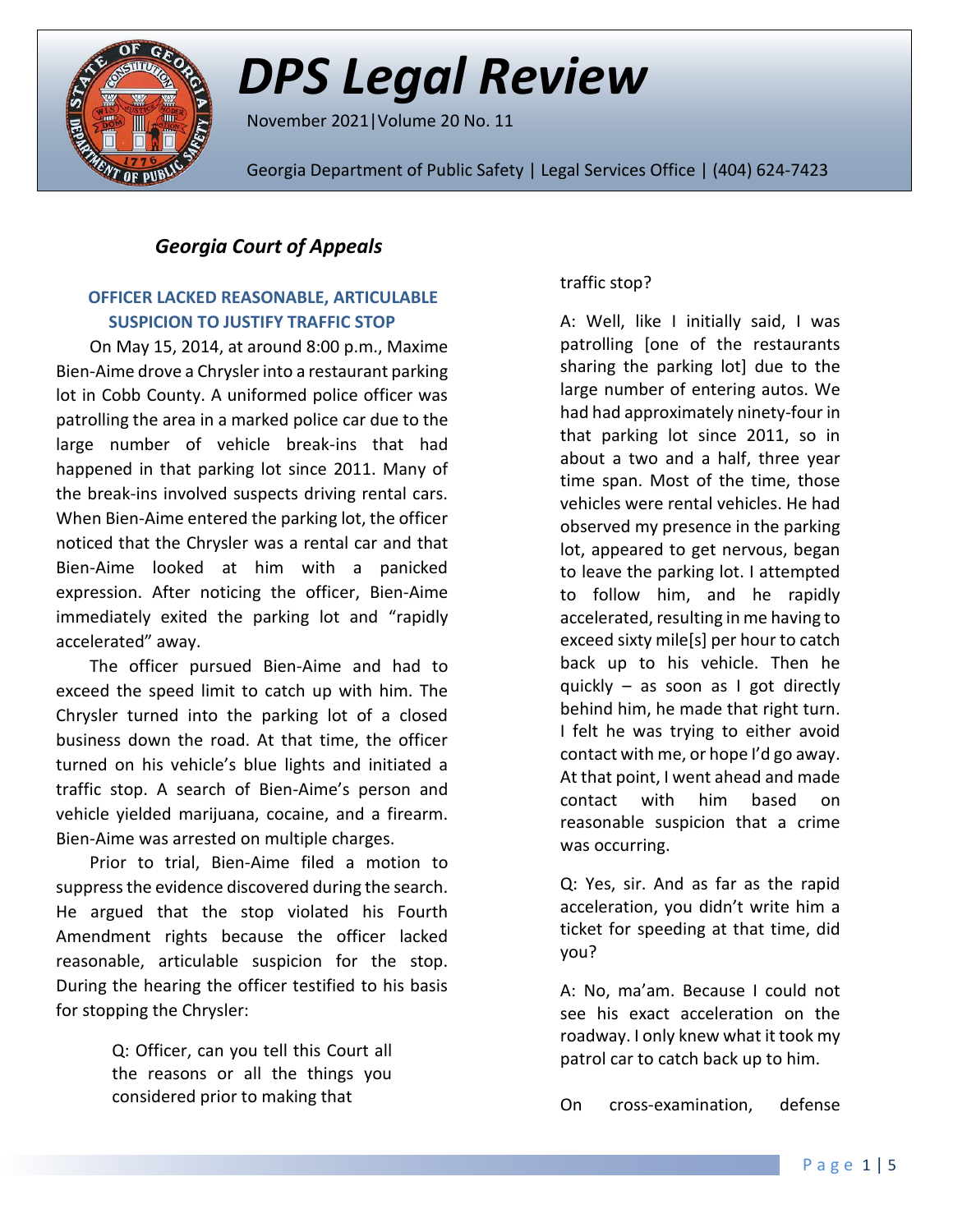counsel followed-up with:

Q: My question was you stopped him based on what. You said the reasonable suspicion that a crime was occurring. My follow-up question was the crime which was occurring occurred where?

A: It would have been the crime of entering auto, which most – most commonly when those are conducted, they will hit one location, move from that location to another location, hit that location, move from there to another location. So I felt that maybe he had been coming into the parking lot to commit entering autos, observed my presence and immediately left.

Q: And had you received any prior information to look out for [Bien-Aime's] vehicle?

A: No, sir.

After hearing all the evidence, the trial court denied the motion to suppress. Bien-Aime was convicted at trial and appealed, arguing that "the evidence collected during the stop was inadmissible." The trial court denied the motion for a new trial and Bien-Aime appealed to the Georgia Court of Appeals, arguing that the officer lacked reasonable, articulable suspicion for the stop.

The Court of Appeals recognized: **"[O]ur Supreme Court and this Court have held that a police officer witnessing a suspect fitting a** *pattern* **of criminal behavior in a high-crime area is not sufficient to provide a reasonable, articulable suspicion to detain the suspect**." (Emphasis supplied.) As the Court of Appeals held in a 2020 decision, "**A person's mere presence in a high crime area does not give rise to reasonable suspicion of criminal activity,** *even if police observe conduct which they believe is consistent with a general* 

*pattern of such activity.*" (Emphasis in original; punctuation and footnote omitted.)

The Court of Appeals also considered its 2013 decision in *Lewis v. State*:

> [A] brief investigative stop of a vehicle is justified when an officer has a reasonable and articulable suspicion that the driver or vehicle is subject to seizure for violation of the law. In this regard, we have held that reasonable and articulable suspicion must be an *objective* **manifestation** that the person stopped is, or is about to be, engaged in criminal activity, and that this determination can only be made after considering the totality of the circumstances. In viewing the totality of the circumstances, the officer must be able to point to specific and articulable facts which, taken together with rational inferences from those facts, provide a particularized and objective basis for suspecting the particular person stopped of criminal activity.

(Emphasis added; citations and punctuation omitted.)

Based on the officer's testimony, Bien-Aime was stopped due to him "fitting a pattern" of a person who would likely commit a crime in that area. No other particularized reasons were given as a basis for the stop. **The Court of Appeals found: "[W]e agree with Bien-Aime that the trial court erred in concluding that the underlying stop was supported by reasonable, articulable suspicion." Therefore, the Court held that Bien-Aime's conviction must be reversed.** *Bien-Aime v. State*, No. A21A1014, 2021 WL 4979131 (Ga. Ct. App. October 26, 2021).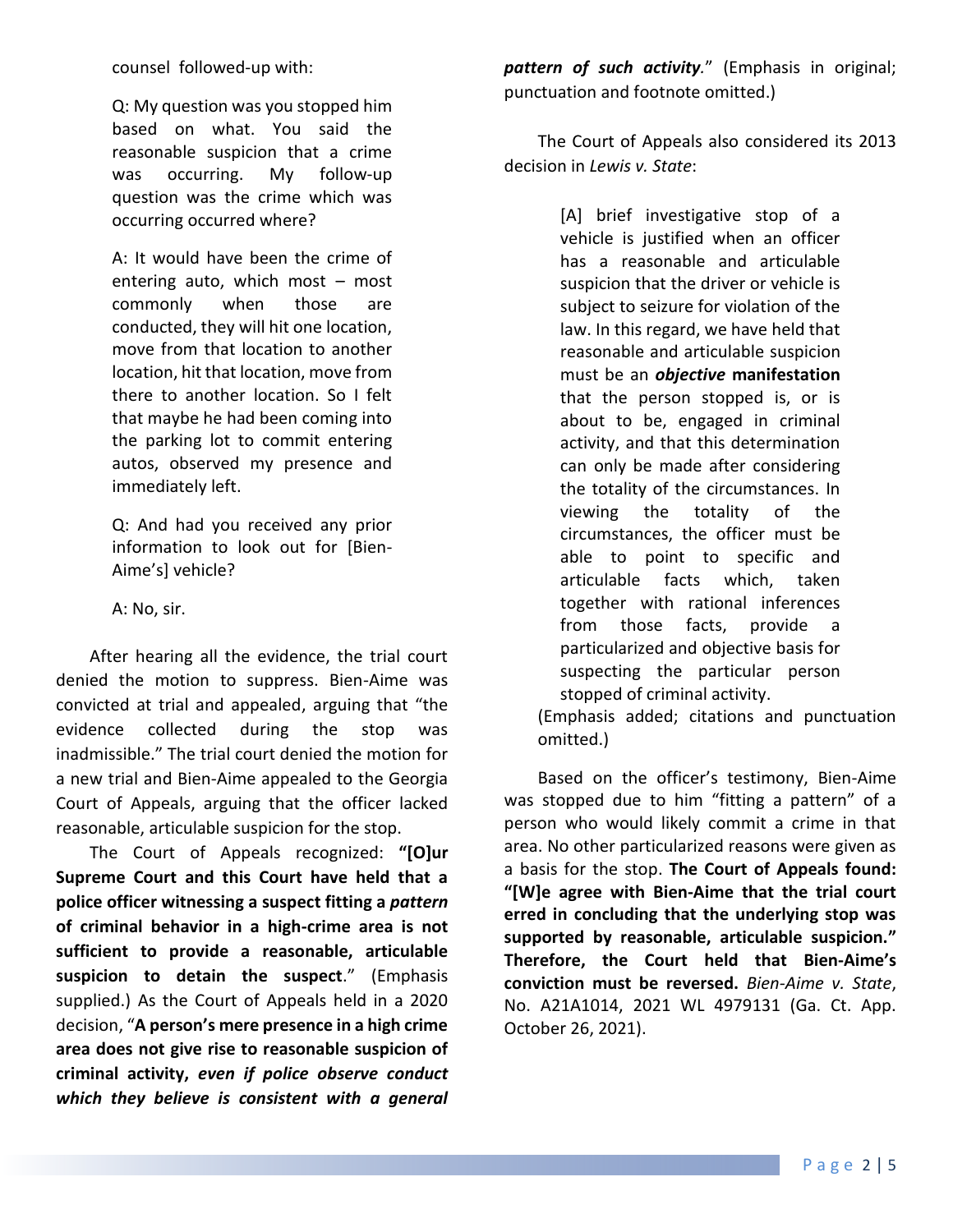#### **OFFICER DID NOT HAVE REASONABLE ARTICULABLE SUSPICION FOR PROLONGING TRAFFIC STOP**

A sergeant with the Grantville Police Department was patrolling on I-85 when he noticed a vehicle with a Florida license plate following another vehicle too closely. The sergeant initiated a traffic stop and pulled over the offending vehicle. When he approached the vehicle, he noticed that there were two occupants, a female driver and McNeil, the front seat passenger.

The sergeant requested the driver's identification and asked whether the vehicle belonged to her. The driver presented her Florida driver's license and said that the car was a rental. The sergeant then asked for the rental agreement. As the driver looked for the agreement, the sergeant asked whether there were weapons in the vehicle. Both the driver and McNeil said that there were not. At this point, the sergeant noticed that McNeil appeared to be very nervous.

**About four minutes into the traffic stop, the sergeant told the driver that he would be issuing a written warning for the following too closely violation.** At the sergeant's request, the driver stepped out of the rental car and walked with him to his police vehicle. When the sergeant asked why she had followed the other vehicle so closely, the driver "explained that she owned an organic soy candle-making company and was tired because she and her boyfriend, McNeil, had driven from Pensacola, Florida to deliver some candles." The sergeant was skeptical of the driver's explanation due to his experience with drug interdiction, through which he learned that people sometimes conceal drugs inside candles.

Once back at his patrol car, the sergeant ran a check on both the driver's and McNeil's licenses, which revealed no active warrants or license issues for either. **At this point, six minutes had elapsed since the sergeant had pulled over the vehicle.** When talking with the driver after running the license checks, the driver did not exhibit any signs of impairment.

The sergeant then got out of his vehicle and told the driver to "pay more attention while driving." He did not return the drivers licenses or the rental agreement to the driver or McNeil at this point. Instead, he "asked the driver how long she and McNeil had been gone that day." The driver said that she and McNeil "had left Pensacola that morning and had been in Atlanta around 5:00 pm." During this conversation with the driver, the sergeant noticed that McNeil, who was still in the driver's vehicle, was "rummaging around inside the sedan."

**Approximately seven minutes had passed since the sergeant began the traffic stop.** After telling the driver to stand by his police car, the sergeant walked back over to the sedan to question McNeil. When asked where he and the driver were coming from, McNeil replied, "Atlanta." McNeil also told the sergeant that he "was riding with his girlfriend who had a candle business and was selling candles, and that they had left home that afternoon." The sergeant then asked McNeil "if there were any weapons or anything illegal in the sedan, and McNeil said no."

The sergeant continued to question McNeil, asking whether he "had ever been in trouble." McNeil "answered in the affirmative and said that his last offense was for being a 'habitual driver' in Florida, but that he had not been in prison or in trouble for ten years." **At this point, it had been roughly eight minutes since the traffic stop began, but the sergeant had not yet written the warning that--four minutes earlier--he told the driver he would be issuing.**

The sergeant then asked for the driver's permission to see the candle wax, and the driver consented. When the driver opened the rental car trunk, she "showed the sergeant a black plastic bag full of wax." The sergeant continued to question the driver about her travel plans, her business, and whether there was any contraband in the car. The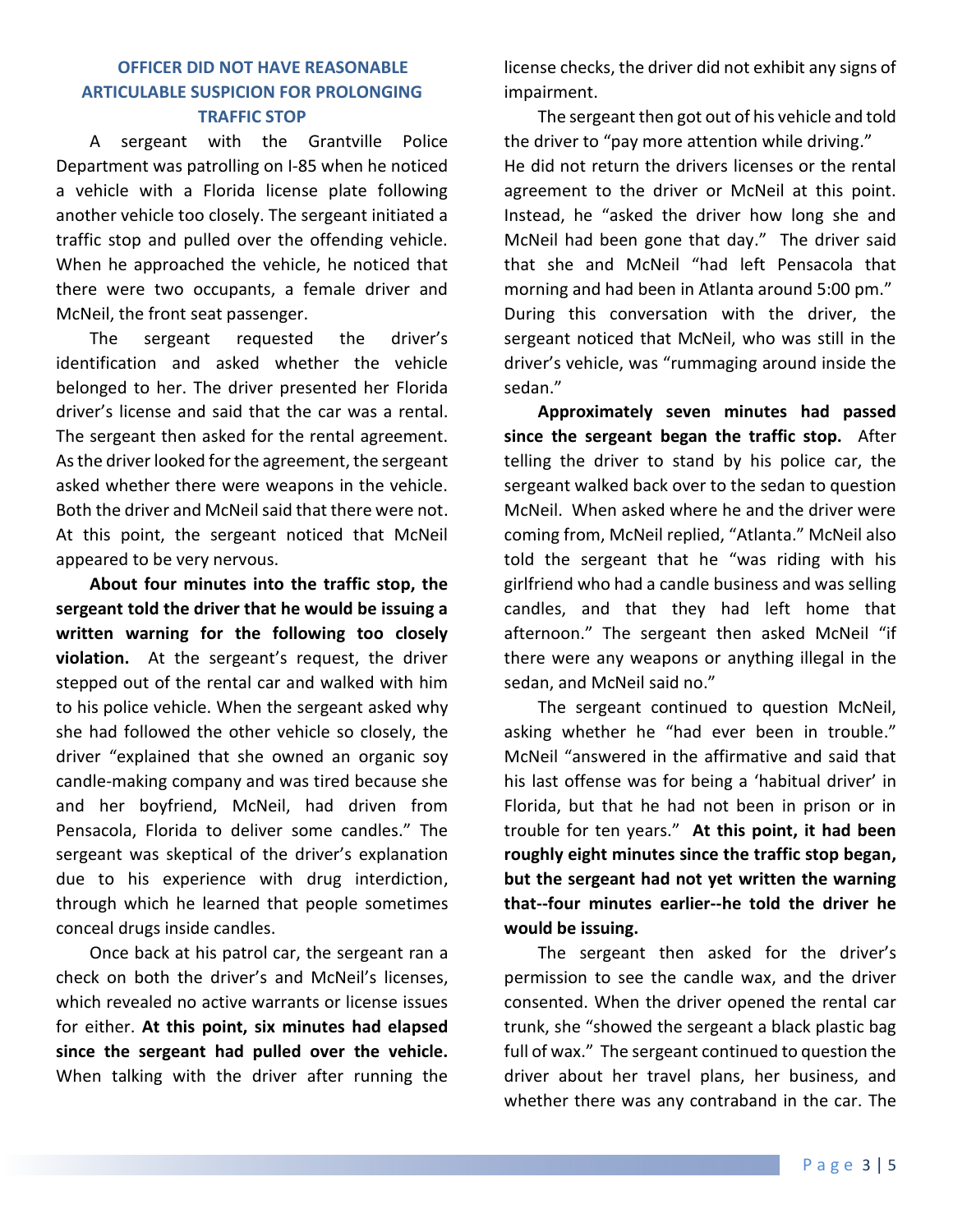sergeant then asked for permission to search the car, and the driver consented.

**At this time, about ten minutes had gone by since the traffic stop began. Before searching the rental car, the sergeant asked McNeil to exit the vehicle and proceeded to perform a pat down for weapons. The sergeant testified that he did this due to McNeil's "criminal history, his nervousness, his rummaging through the car, and his reaching down to his pants," coupled with his feeling that "the candle business was a cover for drug trafficking." The pat-down revealed a bag of heroin at McNeil's lower back and, later, cocaine was found in his shoe.**

McNeil was charged with trafficking heroin and possession of cocaine. His motion to suppress the drug evidence argued "that the sergeant violated his Fourth Amendment rights by unreasonably prolonging the traffic stop without reasonable suspicion of criminal activity, and that the drugs were seized as the result of his unlawful detention." The trial court denied the motion, reasoning "that the sergeant's 'actions all fit within the reasonable inquiry and investigation authority following a valid traffic stop.'"

**On his appeal to the Georgia Court of Appeals, McNeil did not dispute the validity of** *the initial traffic stop***. Rather, he challenged the trial court's finding that the sergeant did not "impermissibly prolong" the stop. McNeil argued "that the sergeant unreasonably prolonged the traffic stop beyond the time that was necessary to complete the purpose of the stop without having a reasonable articulable suspicion of other illegal activity."**

The Court of Appeals agreed with McNeil, looking to United States Supreme Court precedent from the *Rodriguez* case, 575 U. S. 348 (2015), regarding whether a traffic stop has been unreasonably prolonged. The Supreme Court found that "'the tolerable duration of police inquiries in the traffic-stop context is determined by the seizure's 'mission' – to address the traffic violation

that warranted the stop and attend to related safety concerns.'"

In its 2020 decision in *State v. Drake*, the Georgia Court of Appeals stated: "The United States Supreme Court has held unequivocally that the Fourth Amendment does not allow even a de minimis extension of a traffic stop beyond the investigation of the circumstances giving rise to the stop." (Citations omitted.)

In a 2018 decision in *Flores v. State*, the Georgia Court of appeals found that "officers may, without unreasonably prolonging a stop, ask the driver to step out of the vehicle; verify the driver's license, insurance, and registration; complete any paperwork connected with the citation or written warning; and determine if there are any outstanding warrants for the driver or the passengers." (Citations omitted.)

**In** *Sommese v. State* **(2009), the Georgia Court of Appeals determined that "[A]n officer may ask the driver questions wholly unrelated to the traffic stop or otherwise engage in 'small talk' with the driver,** *so long as the questioning does not prolong the stop beyond the time reasonably required to complete the purpose of the traffic stop***."** (Emphasis added; citation and punctuation omitted.)

In McNeil's case, the Georgia Court of Appeals determined that the sergeant "did not unreasonably prolong the traffic stop" by requesting that the driver exit the vehicle; in asking for both occupants' licenses; in confirming that there were no active warrants or license issues; or in asking for and reviewing the rental agreement. **However, the Court of Appeals further found that—at the point at which the sergeant should have issued the written warning—he instead**

> clearly diverted from the task of issuing a written warning citation and abandoned the traffic investigation to instead pursue further questioning of the driver about her